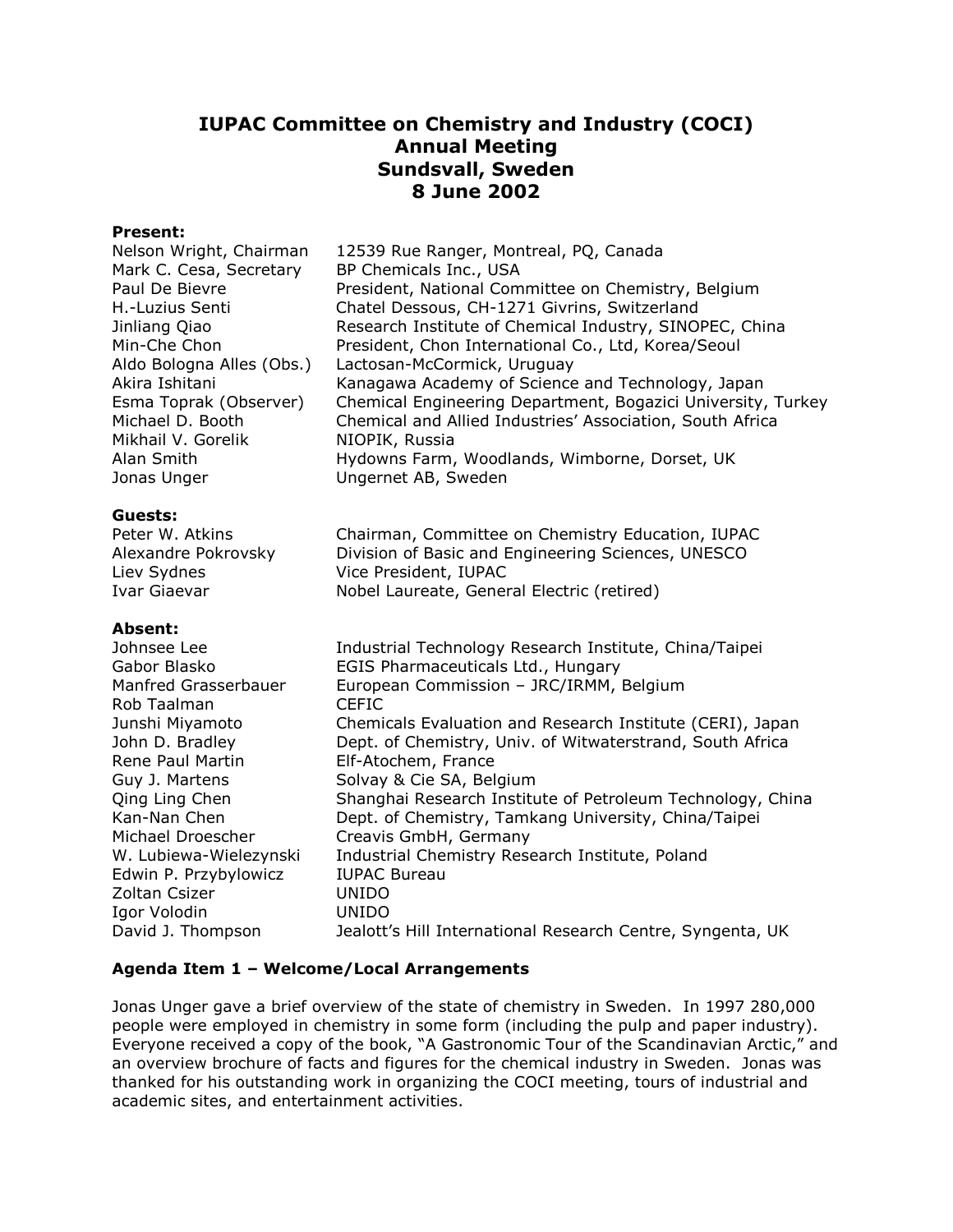# **Agenda Item 2 – Membership/List of Representatives and Observers**

Dr. Rob Taalman of CEFIC was unable to attend. Changes from Drs. Smith, Pokrovsky and Gorelik were received at the meeting. An updated list will be sent. Dr. Grasserbauer has been unable to be contacted – Dr. de Bievre reported that Dr. Grasserbauer is unable to participate in COCI activities due to voluminous other commitments. Dr. Wright asked for updated contact information on Dr. Rene-Paul Martin, and Dr. de Bievre agreed to follow up.

## *Action: COCI Members, representatives, and observers to make changes as necessary to their personal information in the membership list.*

## **Agenda Item 3 – Finalization of the Agenda**

Two additions were made to the agenda – 19a: Update to the Strategic Plan for IUPAC (refer to May 22 letter from Dr. Wright); 19b: Suggestions for the WCLM. See below.

## **Agenda Item 4 – Approval of Minutes of Brisbane Meeting**

The minutes were approved as amended – see the program book.

# **Agenda Item 5 – 2001/02 Updates to Members**

Updates shown in the program book were accepted.

# **Agenda Item 6 – 2001-02 COCI Reports to/from IUPAC (Web page, etc.)**

Members were asked to update the IUPAC Web pages for areas of their responsibility. The membership list on Web Site needs updating. Drs. Blasko, Chen, and Mino are to be dropped as they have retired or have not been active with COCI. COCI members should check the most recent Web page updated Feb. 2002.

## *Action: COCI members to update IUPAC web pages in their areas of responsibility.*

## **Agenda Item 7 – Company Associates**

## **a. General**

Members were reminded that it is the responsibility of COCI to maintain contacts with CA's in their home countries. We now send certificates to CA's to acknowledge their initiation or renewal of membership. Dr. Gorelik reported that there are now 3 Russian CA's, an increase despite the decline in the chemical industry in the former USSR, now Russia. Russian academic science has been in a period of reconstruction and stabilization over the last few years, and further improvements are expected. There are few if any CA's among former Soviet republics other than Russia.

Dr. Ishitani reported on CA interactions in Japan. Over 40 CA's are maintained, but many are under financial pressure to cut costs and are foregoing maintaining membership fees. Dr. Ishitani works hard personally to see to it that the Japanese CA's retain their affiliation with IUPAC wherever possible. He organizes meetings between CA's for information exchange, providing CA representatives the opportunity to meet senior Japanese officials in IUPAC (for example, Drs. Yamamoto and Ohtaki).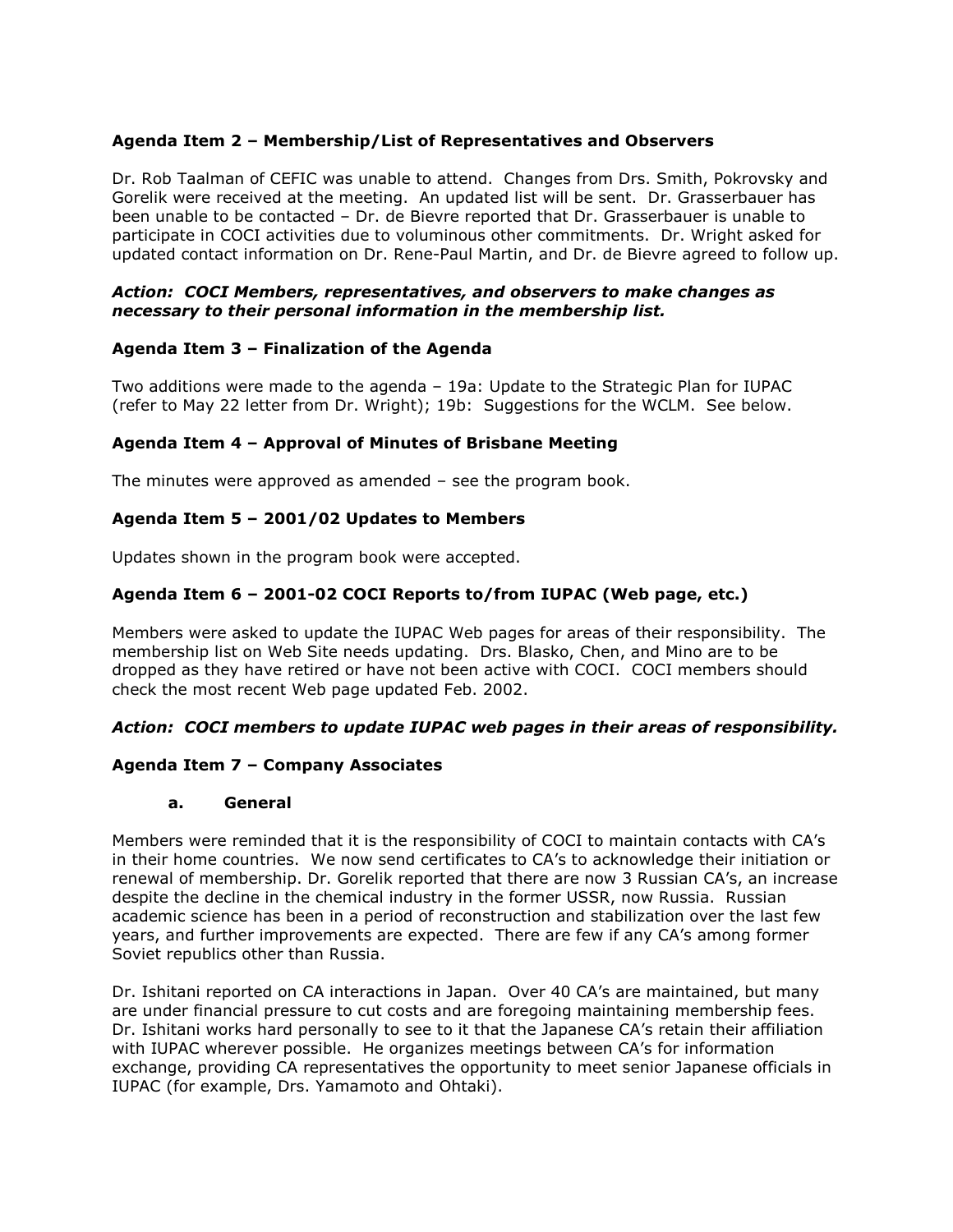Dr. Alles plans to help build bridges in Latin America. He pointed out that industrial money is easier to obtain when you can point out what industry gets for their money, a common theme in discussion on IUPAC's relationship with industry.

# **b. Current/Future Solicitations**

There has been little recent publicity about CA's and their interactions with IUPAC. Page 113 of the program book shows a way in which CA dollars are used in Canada for travel grants to IUPAC meetings. Members were encouraged to publicize industrial activities in *Chemistry International* (CI).

Dr. Pokrovsky plans to use his influence and contacts developed through his work on DIDAC and Microscience Expts. to solicit CA membership among companies he's working with (Fisher, etc.) Dr. Wright commented that, more important than the money are the interactions with the CA's to make IUPAC work more relevant to them. Dr. Pokrovsky also pointed out that mechanisms must be in place to convert local currency to dollars when contributions come in.

Dr. Sydnes commented that NAO's can pay as little as \$1000 for membership in IUPAC (based on chemist populations within countries), and that contacts with scientific societies in local countries can help as well. Mr. Unger reiterated the importance of relating industrial contributions to projects where both industry and IUPAC can benefit. Dr. De Bievre pointed out that IUPAC must work to improve the image of chemistry in the world. Dr. Peter Atkins reported that another important level of interaction is with those with political influence, and that as chairman of CCE it will be his responsibility for improving these conditions. Dr. Sydnes commented that there is an important objective within CCE and at the highest levels to build influence about the positive aspects of chemistry and the public. Dr. Atkins proposed joint CCE-COCI task force on the issue. Dr. Sydnes also commented that local interactions are the very important basis of making improvements. Dr. Sydnes plans to visit NAO's and national chemical societies to explore issues related to the public impact of chemistry. Dr. Ishitani reported that having two Nobelists in the last two years from Japan has greatly improved image of chemistry in Japan. The Japanese are now working on programs specifically targeted to students, scientific professionals, industry, etc. to improve image of chemistry as well.

# *ACTION: Dr. Ishitani to write article for CI about two-way flow of information as it relates to work to improve image of chemistry.*

# **Agenda Item 8 – IUPAC-UNESCO-UNIDO Safety Training Program**

Dr. Cesa made a brief presentation on the status of the program. The PowerPoint presentation will be sent to members separately. Four Safety Training Program Fellows are slated for training in 2002 at Sasol in South Africa, BP Chemicals in the US (2 trainees), and Sankyo in Japan. Several other candidates will be scheduled for training in 2003. At the earlier COCI subgroup meeting on Safety, Dr. Kevin Connelly of Astra-Zeneca pledged interest in acting as a Host Company, and Dr. Alles will work to identify Latin American trainee candidates.

Dr. Pokrovsky is working within UNESCO to establish a contract for support of the Safety Training Program. Upon establishment of the contract, COCI will receive \$5,000 for the latter 6 months of 2002. The contract is expected to be completed in July. For 2003, Dr. Pokrovsky told the committee to expect \$4,000 - \$5,000 from UNESCO. Dr. Pokrovsky will meet with UNIDO staff later this year to discuss the nature of their continued involvement in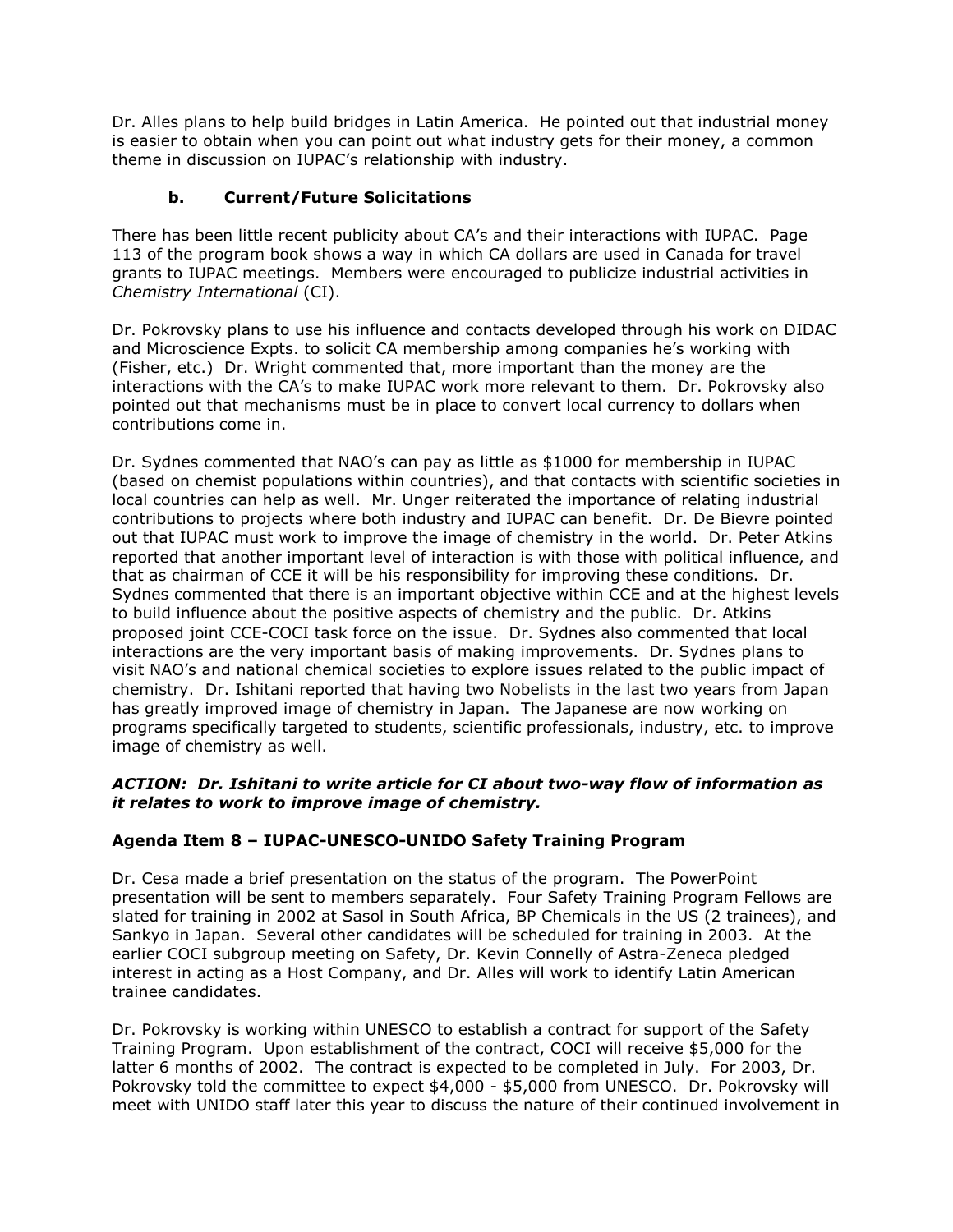the Safety Training Program. As the mechanism for UNESCO funding evolves, Dr. Pokrovsky recommended that the title, "Social Impact of Chemistry: Safety Training Program" (or similar wording) should be used as a title for proposals for 2004 and beyond. As a mechanism for recruitment of trainee candidates from Eastern Europe, Dr. Pokrovsky suggested that we contact the Lithuanian Academy of Sciences and the Latvia Foundation for Science in his name; he will provide contact information. They will need to receive information on the program and what we expect from them. Dr. Wright suggested UNIDO be encouraged to contribute to host company costs.

# *Action: Dr. Pokrovksy to provide contact information for the Lithuanian Academy of Sciences and the Latvia Foundation for Science, for use in identifying candidates for the Safety Training Program.*

Ms. Esma Toprak, COCI observer and 2000 Safety Training Program trainee, reported that as regulations are developed for Turkey, interest among industry in implementing safe practices is increasing, and Esma is trying to take advantage of this. She administers a summer training program at Bogazici University, including safety for industrial employees, so that safety practices can be disseminated to industry. She will also audit their practices. Ms. Toprak attended a three-week seminar on earthquake preparedness and now is including earthquake preparations in her teaching on safety. Dr. Senti will provide information for safety training for pharmaceutical professionals for Ms. Toprak's use. Dr. Alles asked about putting together a training course. Dr. Chon suggested we put together a brief program book to provide training – a course outline.

# *Action: Dr. Pokrovsky to send members copies of the CD-ROM on toxicology to provide model for course outline.*

# **Agenda Item 9 – DIDAC**

Dr. De Bievre reported that Agfa-Gevaert has transferred the rights to DIDAC to Dr. Pokrovsky and UNESCO. All materials will be available for free. Dr. De Bievre circulated a document detailing the countries where DIDAC has been introduced, along with specific activities. There are about 45 countries so far. See notes from yesterday's safety premeeting. Dr. Wright asked Dr. De Bievre to update the IUPAC DIDAC web page.

## *Action: DIDAC-active members to send Dr. Wright updated information for publicity purposes via CI, etc.*

## **Agenda Item 10 – Workshops on Safety in Chemical Production**

COCI decided, in cooperation with UNESCO, to target the Chinese workshop for October. - November 2002 and the workshop in Turkey for May 2003. UNESCO contracts will be received soon. \$4000 – 5000 each from UNESCO for each workshop. There was considerable discussion about possible sources of funding for travel for workshop speakers.

Dr. Booth and Dr. Qiao reported on plans for the Chinese workshop. The workshop will have a petrochemical theme, and one speaker has been identified so far (Harry Heo – BP). Other speakers are sought – 5 to 6 total are needed for the one-day meeting.

*Action: To identify speakers for the China workshop, Dr. Smith to follow up with RSC to identify; Dr. Wright will find one in Canada; Cesa to find someone through ACS; Mr. Unger from Sweden. Dr. Qiao to follow up on Dr. Pokrovsky's suggestion of a speaker from Princess Institute in Thailand.*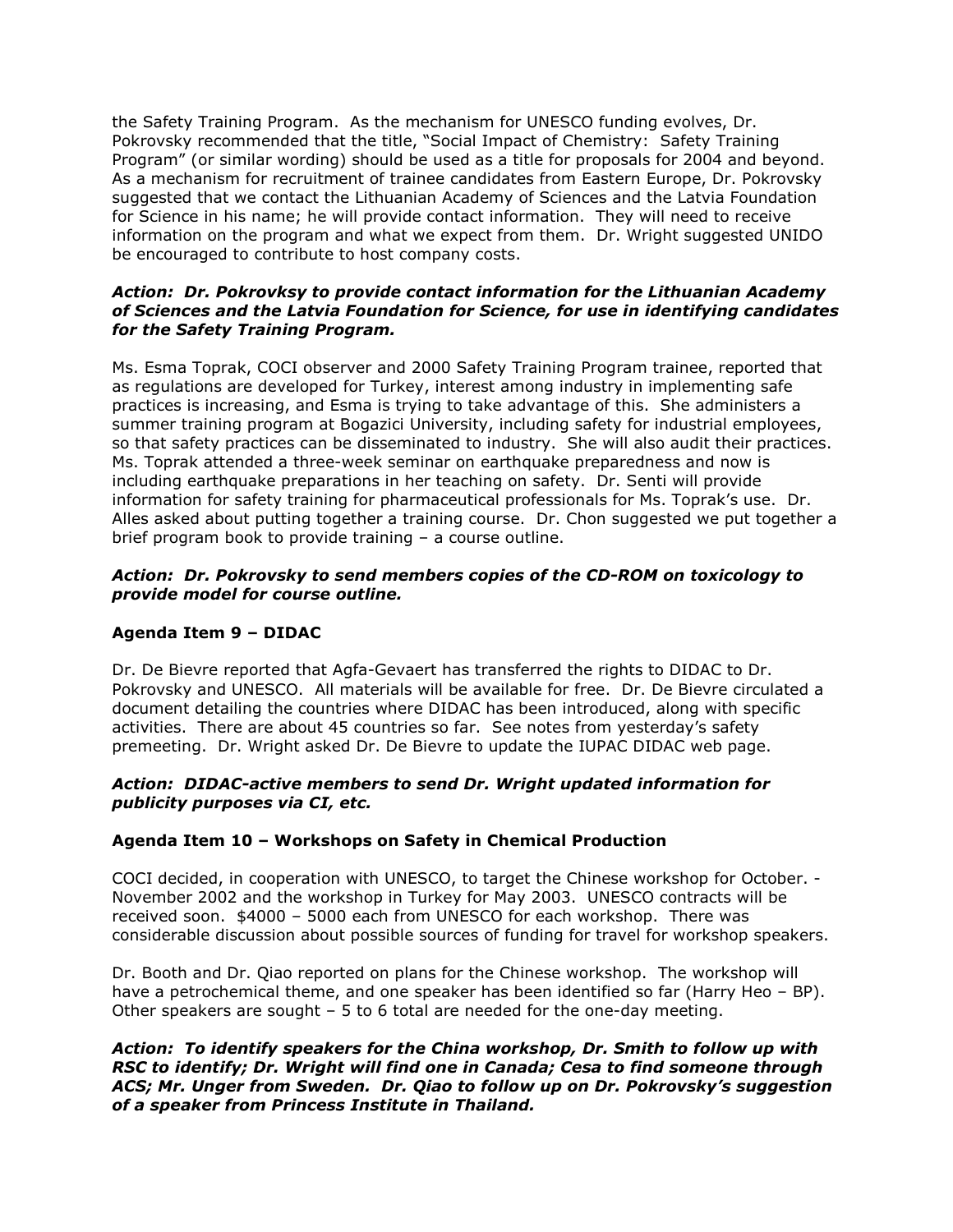# **Agenda Item 11 – Follow-up to Previous Projects**

# **a. Green/Sustainable**

See the program book for articles on growth of the term "green", including more recent *Chemical and Engineering News* (C&EN) articles (May 2002, April 2002, 2 articles). COCI still prefers the term "sustainable," but the term "green" is becoming synonymous.

# **b. Chlorine**

A recent C&EN article on PVC, circulated by Dr. Wright, shows continued growth.

# **c. Oestrogens/Endocrine**

Dr. Wright reported on Dr. Miyamoto's activities on the SCOPE/IUPAC project – see past minutes. UNESCO will contribute to SCOPE project, and a contract is expected in July.

# **d. Molecular Basis of Biodiversity**

The final report has been prepared.

# **e. The Museum of the Chemical Industry**

Dr. Wright promoted an article in CI about the museum, and hopes that publicity for the museum will increase visitorship.

# **Agenda Item 12 – Reliability Problem in Chemical Measurements**

An article on this topic appeared in C&EN in April 2002. Dr. De Bievre has also published an article in CI. Awareness of the problem is beginning to build. Dr. De Bievre reported that accredited or ISO 9000, etc., labs are not doing significantly better than non-accredited facilities. The European Federation of Accreditation Bodies has written a formal agreement to provide training for lead assessors in the basics of metrology in chemistry. Since this project is nearing an end, Dr. De Bievre agreed to close the project, then follow up with UNESCO on specific outcomes warranting further work, such as water chemistry.

# **Agenda Item 13 – Cooperation with UNESCO and UNIDO**

Examples of cooperation of COCI with UNESCO and UNIDO are detailed in Sections 8, 9, 10, and 11 above.

# *Action: Dr. Pokrovsky outlined several new interactions he will pursue as the result of the Sundsvall meetings:*

*Mid-Sweden University: a 50/50 joint venture with UNESCO for workshop on phys. chem.*

*Kubal (aluminum producer): cooperation proposal for workshop on university-industry cooperation.*

*Coordination with Mr. Unger: Visit of Ebba Wahlstrom, secondary school education expert, to centre for chemistry education in Latvia; Dr. Pokrovsky*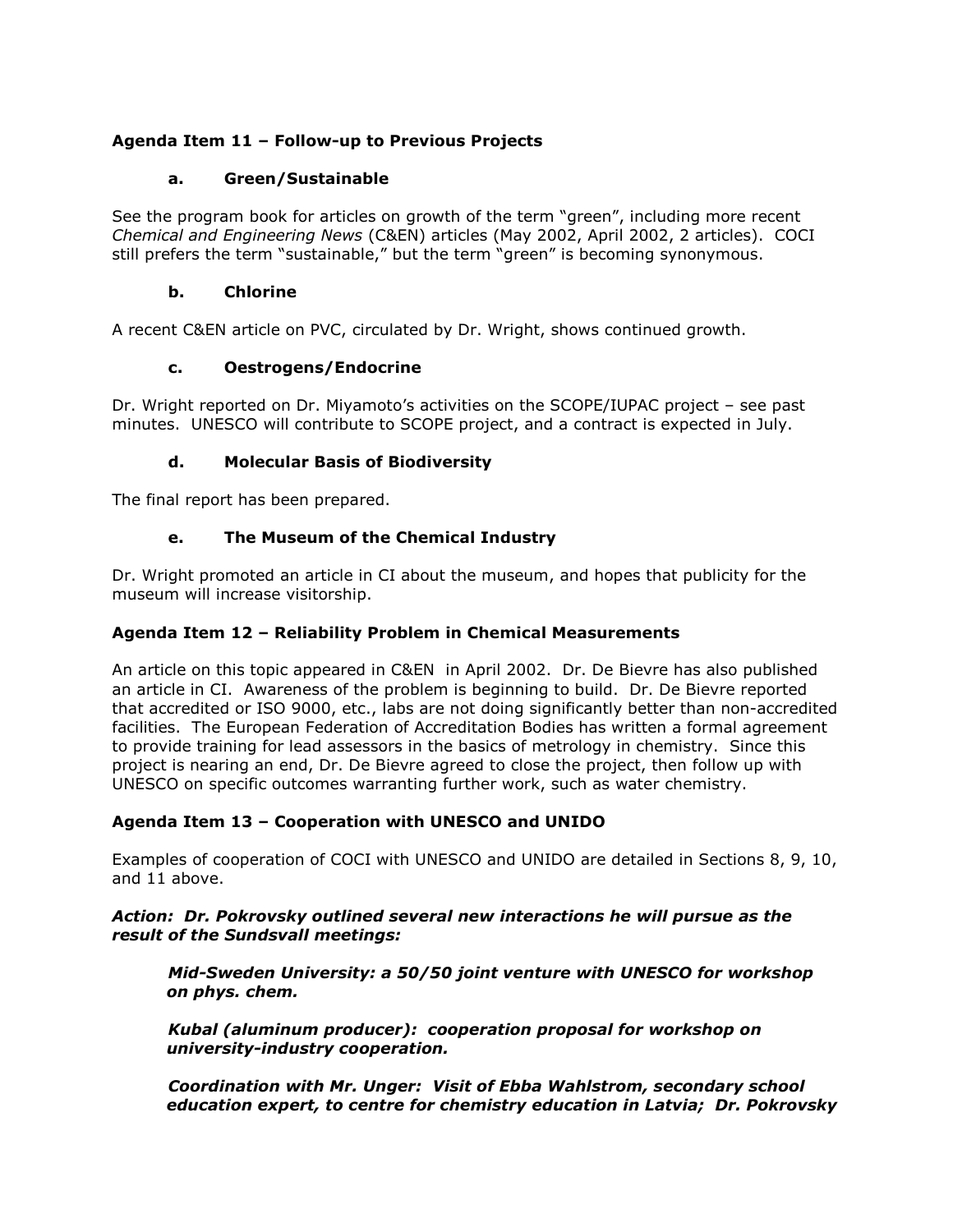*will send materials on DIDAC and Microscience Expts. to Ebba Wahlstrom if Centre will agree to present workshop on use of the materials.*

*Additional cooperation on workshop in coordination with Ottawa congress in 2003.*

# *WLCM – after Ottawa meeting, Dr. Pokrovsky will meet with CCE to organize a Chinese workshop on public understanding of chemistry.*

The exact wordings of the workshop titles are to be finalized.

# **Agenda Item 14 – Liaison with Other Committees/Divisions**

# **a. Committee on Chemical Education (CCE)**

Dr. Atkins reported on changes within the new CCE. The current composition of CCE has titular members and division committee representatives, but no formal COCI or CHEMRAWN connection. Dr. Atkins asked for a COCI representative to sit formally on CCE. There will be opportunities to set up a task force of CCE/COCI members to work on public understanding issues.

#### *Action: Dr. Senti will be the formal representative of COCI to CCE. Drs. Alles, Cesa and Senti volunteered for the task force, to be confirmed after Dr. Wright consults with Dr. Mahaffey, the task group organizer.*

# **b. CHEMRAWN**

Dr. Smith reported on the status of several CHEMRAWN conferences. The last meeting of CHEMRAWN was held in Brisbane. CHEMRAWN XIV (Toward Environmentally Benign Products and Processes) was held in June 2001, and there have since been regional followup meetings, including in South America and Europe. CHEMRAWN XIII (Chemistry for Cleaner Energy, 2003) is not moving forward yet. CHEMRAWN XV (Chemistry and Water) is scheduled for November 2003. A newly suggested CHEMRAWN XVI (Innovation in the Chemical Industry) is at the idea stage and would be held in 2003 or 2004.

Dr. Pokrovsky had several comments. He proposed a donation of books to countries in the developing world related to CHEMRAWN XV. Alternatively, the World Congress in February 2003 on chemistry and water may take the place of this conference, and there may also be a water chemistry environmental workshop in Moldova, to be organized in 2002. On CHEMRAWN XIII, Dr. Pokrovsky reported that UNESCO money was not spent in 2001 and was thus lost. Dr. Smith reported that the RSC is to provide additional input to CHEMRAWN and IUPAC.

# **c. Division of Chemistry and the Environment**

Dr. Miyamoto, the C&E representative to COCI, was not present at this meeting. Dr. Wright will select a new COCI representative to C&E and asked for volunteers. Dr. Alles volunteered and was asked attend their meeting in Ottawa.

# *Action: Dr. Wright to consult with C&E chairman to get approval for Dr. Alles to be COCI representative.*

# **d. Division of Chemistry and Human Health**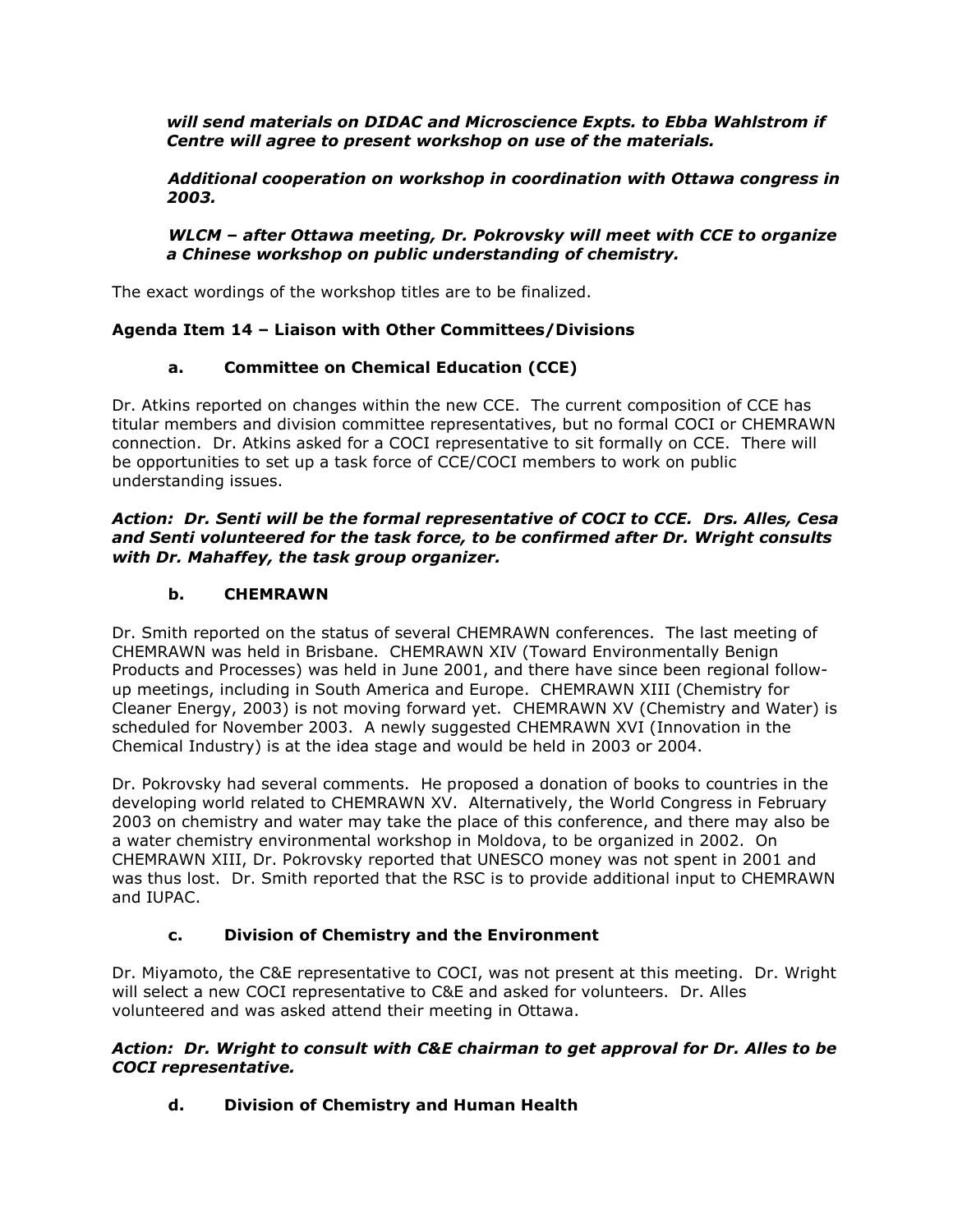Dr. De Bievre was appointed by Dr. Wright to be COCI representative to this division.

# *Action: Dr. Wright to consult with CHH chairman to get approval for Dr. De Bievre to be COCI representative.*

# **e. CEFIC**

Dr. Wright has asked John Jost to provide input to help build interactions with CEFIC. Rob Taalman of CEFIC was not in attendance. Dr. Sydnes suggested that a regional-based representative of COCI should interact with ACC and CEFIC. It was also reported that a successor has now taken over Dr. Taalman's responsibilities at CEFIC.

# *Action: Mr. Unger to contact Dr. Taalman to discuss future interactions.*

# **Agenda Item 14a – Finance Subcommittee**

# **a. Current Status of Fund**

See program book. The current balance of the COCI account is \$31,000. Dr. Wright reviewed the composition of finance committee and the rules for expense authorization. COCI has committed to cover the travel expenses for Safety Training Program trainees not covered by UNESCO. He also reported that financial assistance was granted for attendance for several COCI members for this meeting.

# **b. Future, with IUPAC Biennium Budget**

It was reported that COCI will receive \$15K per annum from IUPAC for ongoing expenses, pending resolution of COCI status. The existing fund will be grandfathered.

## *Action: Dr. Wright will verify the amount of the IUPAC annual budget contribution to COCI.*

# **Agenda Item 15 – IUPAC/ICSU Funding of New Projects**

This topic was discussed briefly for information purposes. Dr. Wright urged members to read and study the information in the program book. There is one project in place with Drs. Pokrovsky and Bradley for funding of the DIDAC CD-ROM.

## **Agenda Item 16 – New Project Suggestions**

Dr. Atkins suggested a model CCE has used for generation of new projects, where guidelines were written to help provide a strategic focus for project submissions. A strategic focus is needed for COCI as well. Dr. Atkins suggested a project coordinator be named, whose responsibilities would be to gather referees' reports and submit projects to the IUPAC Secretariat. For example:

- 1. Nobel prize submissions
- 2. Chemistry and Society: Safety and Toxicology for the Chinese workshop; for future Safety Training Program, etc.
- 3. Refereeing responsibilities on SCOPE/IUPAC project, Molecular Basis of Biodiversity.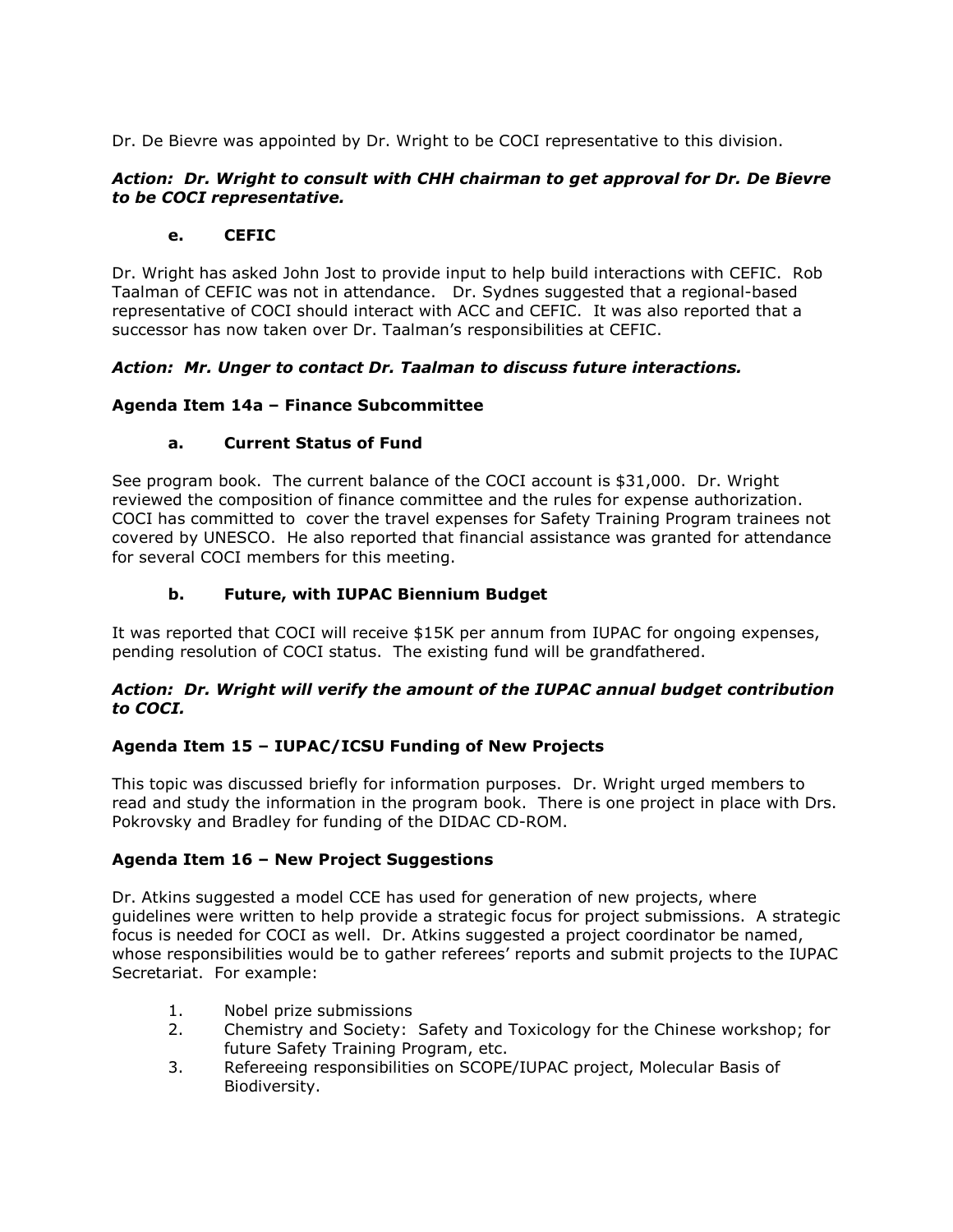Dr. Cesa reported on early feedback from U. S. National Committee to IUPAC on ideas and suggestions for strategic focus of COCI; for example, a suggestion to focus on worldwide coordination of safety practices, etc., such as inconsistencies in chemical hazard information around the world.

This will be major item of business at COCI Ottawa meeting. Dr. Senti proposed a brainstorming session with reps of industrial organizations for Ottawa.

# **Agenda Item 17 – Can We Encourage Industry to "Offer" More Candidates for the Nobel Prize in Chemistry?**

Dr. Ivar Giaevar gave a very entertaining PowerPoint presentation (copies to be distributed to members separately) on the nature of industrial research and the candidacy of industrial researchers for the Nobel Prize. Dr. Wright suggested a position paper be drafted for sharing with Company Associates to encourage them to seek and advance nominations for industrial scientists. We will revisit this topic in Ottawa.

#### *Action: Dr. Wright to draft a position paper encouraging industrial nominations for the Nobel Prize, for members' review and consideration.*

## **Agenda Item 18 – Ad Hoc Committees on IUPAC/Industrial Relations and the new Industrial Relations Strategy Committee**

Dr. Wright updated COCI on the Committee's progress to date – see program book. – The next meeting of the Industrial Relations Strategy Committee, chaired by Alan Hayes, with COCI members Drs. Wright and Ishitani, will be in London, Sept. 12, 2002. Dr. Wright asked for ideas before September on the future of COCI – projects, organization, membership, task forces, etc.

Dr. Cesa suggested that COCI make efforts to get industry involved early in the project process so that they can see the work and benefits directly.

Dr. Sydnes commented on the future of COCI. He said that COCI should expect some change, but that the IUPAC Bureau is realistic in its expectations. He has received favorable comments on ideas for involving industry in an early stage of relevant projects. He suggested that we introduce industrial people to the IUPAC Web Site to build familiarity. We are encouraged to suggest a framework for operations of the future committee; such suggestions should be received favorably by the Bureau.

Dr. De Bievre stated that more projects should involve younger non-retired workers in academia, industry, etc. to avoid the danger of IUPAC being or becoming retiree-heavy.

There was discussion on the contributions of IUPAC to community service as they relate to the responsibilities of chemists in academia (and elsewhere.)

#### *Action: COCI members to send Dr. Wright any ideas or suggestions on the future composition and responsibilities of COCI in time for the September Industrial Relations Strategy Committee meeting in September.*

## **Agenda Item 19 – Are We Aligned With the Future Directions of IUPAC? Inputs to the Planned Reorganization of COCI**

See program book for other background information.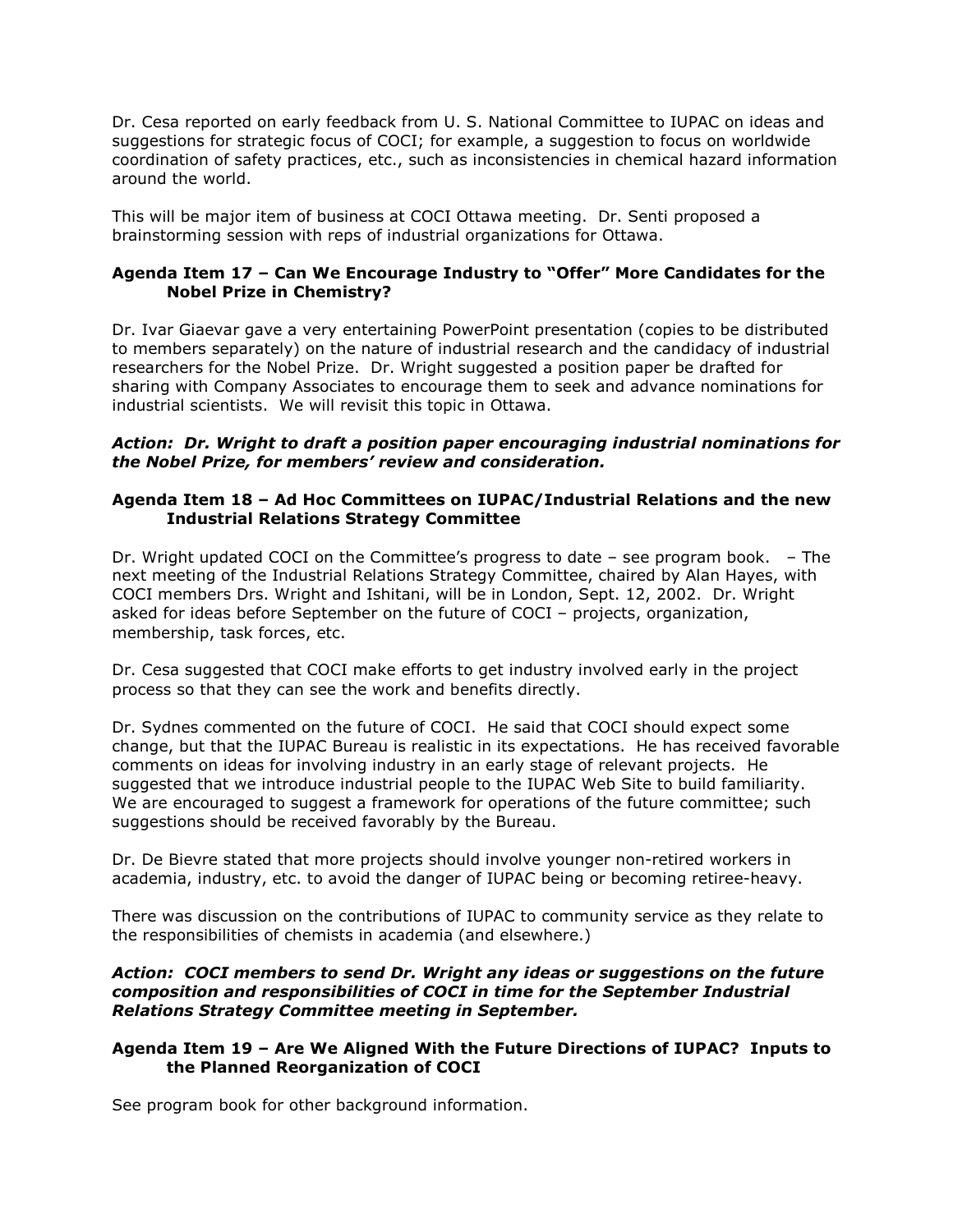Based on the COCI terms of reference page on the IUPAC web site, Dr. Wright would like to see a Mission Statement developed for COCI.

## *Action: Dr. Senti to propose changes to terms of reference for review at Ottawa.*

# **Agenda Item 19A – Update to the Strategic Plan for IUPAC**

The current IUPAC strategic plan is posted on the IUPAC Web site. Inputs have been sought for updates by Dr. Przybylowicz, and some individuals have responded. Dr. Booth reported that some COCI members are now providing input on a variety of current topics. Members are referred to recent e-mails on this subject from Dr. Przybylowicz.

Dr. Wright referred to April 2002 C&EN articles on "UK chemistry under pressure – public opinion of science" as a possible source of ideas and suggestions.

## *Action: COCI members to provide suggested changes, additions, etc. to IUPAC strategic plan to Dr. Wright by July 1.*

# **Agenda Item 19B – Suggestions for WCLM**

Drs. Wright, Pokrovsky, and Smith attended World Chemistry Leadership Meeting (WCLM) planning meeting in Brisbane. Input for the next meeting (August 15) input to be solicited and coordinated by Smith. Dr. Smith will make meeting minutes available to members to assist with this. Mr. Unger commented that Swedish local issues revolve around interest in chemistry among the public and particularly among students. Dr. Sydnes mentioned upcoming fundraising campaign to increase profile of chemistry in schools.

## *Action: COCI members to provide Dr. Smith with input on topics of interest to industry for this group. Dr. Smith to provide previous meeting minutes to COCI members.*

#### *Action: Mr. Unger to send written comments on public and student interest in chemistry and Sweden to Dr. Wright.*

## **Agenda Item 20 – Next COCI Meeting – Our Role in the Next Congress in Ottawa**

The next IUPAC General Assembly and Congress is scheduled for August 10-15, 2003 in Ottawa, Ontario, Canada. Dr. Wright reported on the status of plans for Safety Training Program fellows to come to Ottawa to review progress on the Program. We will support travel expenses to the extent that UNESCO cannot. The activity will likely take the form of a poster session. Dr. Pokrovsky has been asked by Dr. McAuley for travel funds for fellows to Ottawa for the poster session/workshop on evaluation of safety training program activities. Dr. Pokrovsky provisionally stated that approx. \$5K would be available from UNESCO, and that this total could be increased.

A poster session on DIDAC at Ottawa has been suggested by Dr. McAuley. Dr. Pokrovsky has proposed a demonstration of the new DIDAC materials at the World Congress. Dr. Pokrovsky prefers that the demonstration take the form of a talk/demonstration with discussion by himself and Dr. De Bievre. Dr. Atkins reminded the committee to make sure that DIDAC is presented before the appropriate audience. A best fit could be within sessions on the flow of ideas. There will be continuing discussion on the best forums for presentation and publicity of the DIDAC materials.